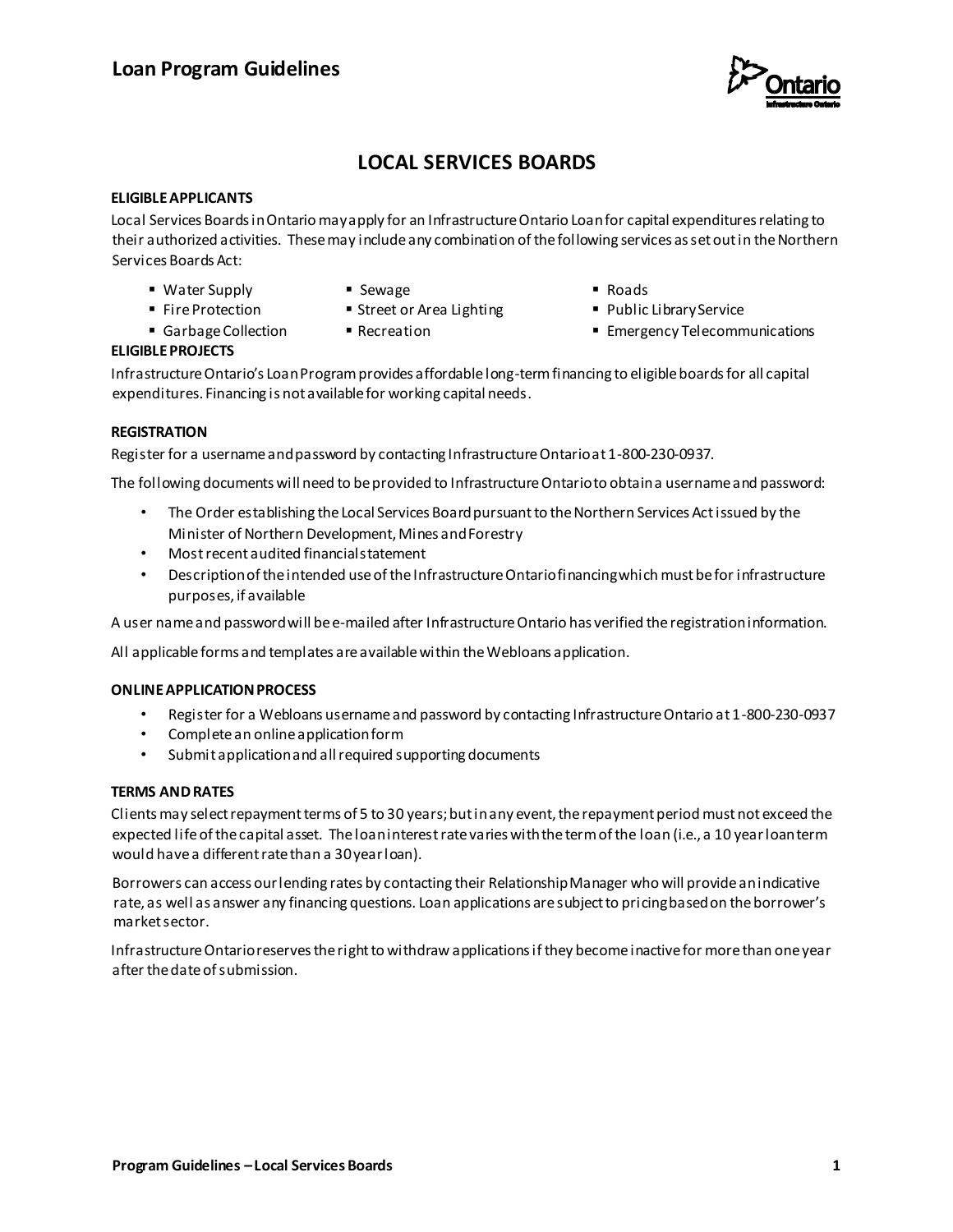

#### **LEGAL AND CREDIT REVIEW**

Once the application is complete and has been submitted, Infrastructure Ontario will undertake a legal and credit review. Infrastructure Ontario relies on data obtained from financial statements and other materials provided as part of the application process to complete the reviews.

A legal review is conducted to ensure that the borrower has the requisite authority to borrow from Infrastructure Ontario. Any pending, existing or threatening litigation that may impair the borrower's ability to meet its debt obligations is also reviewed.

A credit review assesses each borrower's ability to repay the loan. More specifically, the Borrower will need to provide a business case which addresses risks under the following headings:

- Project construction
- Past and future financial performance
- Management and governance
- Sustainability of the business model
- Legal structure and security
- Other encumbrances and environmental risks

Once the reviews are complete and approved, applicants will be notified.

#### **FINANCING AGREEMENT**

After the Legal and Credit review have been completed, a Financing Agreement will be drafted by Infrastructure Ontario for review and execution by both parties.

After the Financing Agreement has been executed and expenditures have been incurred, a short-term advance may be requested. Or, if the project is substantially complete, clients may wish to begin the long-term financing process. Amounts taken as short-term advances are typically converted to a long-term promissory note upon completion of the project.

### **TYPES OF FINANCING**

#### *Long-Term Financing*

The client shall issue a long-term promissory note to Infrastructure Ontario for up to the approved amount of the loan as per the Financing Agreement on an agreed upon date. The promissory note specifies when principal and interest payments are due. The interest rate is fixed for the committed term of the loan. Long-term financing conversions will close on the 1st and 15th of every month.

Infrastructure Ontario offers both amortizing and serial long-term financing options to clients. With amortizing promissory notes, borrowers pay equal amounts of blended principal and interest on each payment date. Alternately, with serial promissory notes, borrowers pay equal amounts of principal on each payment date and interest is calculated on the declining balance.

#### *Short-Term or Construction Financing*

Short-term (construction) financing is available to clients during the construction period of an approved project based on incurred costs. Interest is calculated and payable monthly on the 1<sup>st</sup> day of each month based on the applicable short-term rates. Short-term advances are processed on the 1st and 15<sup>th</sup> of every month and Infrastructure Ontario requires five business days notice to process a payment.

**Note:** Proceeds of the loan are advanced after a Financing Agreement has been executed and expenditures have been incurred.